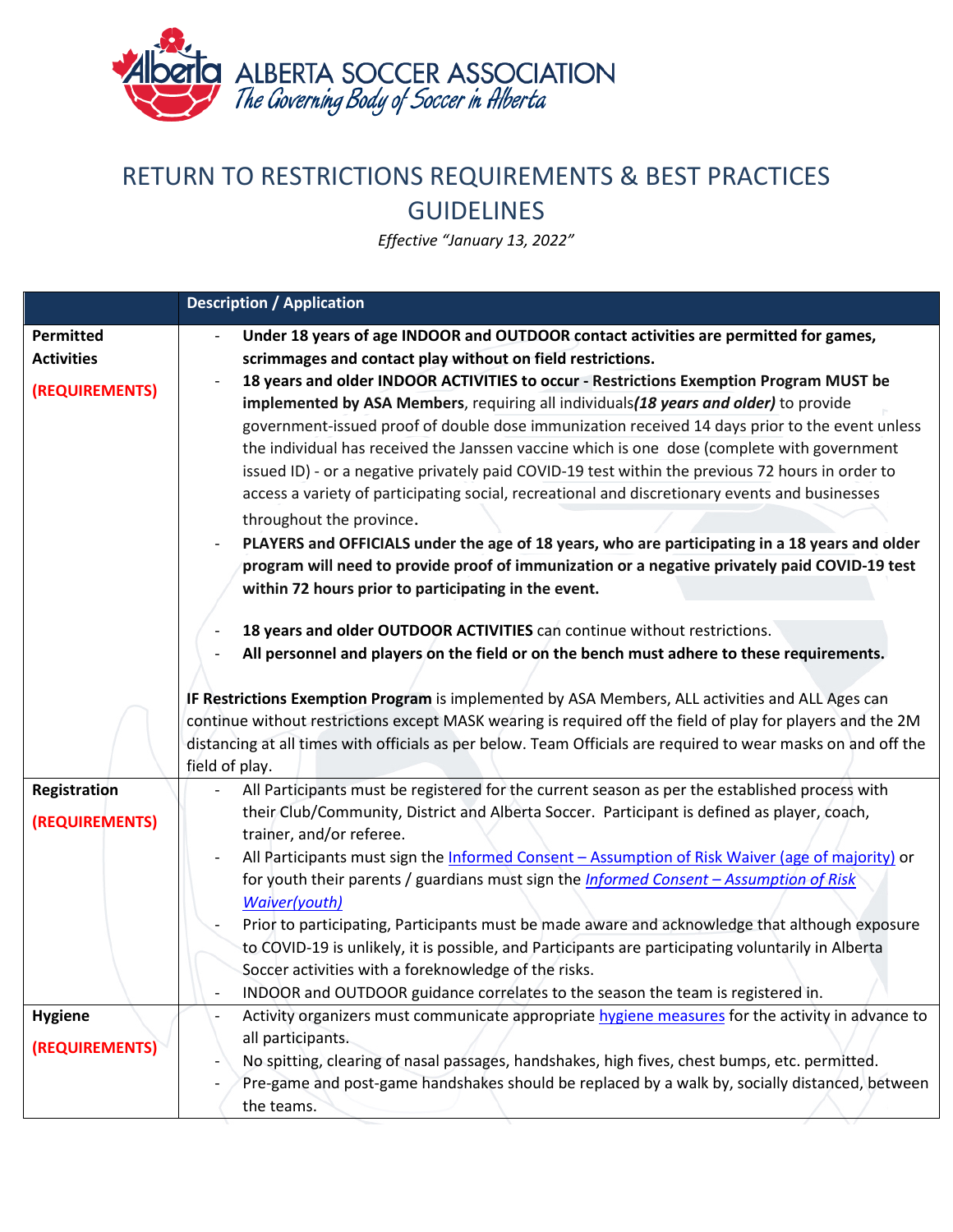|                                                                                                                                          | <b>Description / Application</b>                                                                                                                                                                                                                                                                                                                                                                                                                                                                                                                                                                                                  |
|------------------------------------------------------------------------------------------------------------------------------------------|-----------------------------------------------------------------------------------------------------------------------------------------------------------------------------------------------------------------------------------------------------------------------------------------------------------------------------------------------------------------------------------------------------------------------------------------------------------------------------------------------------------------------------------------------------------------------------------------------------------------------------------|
| <b>Masks</b>                                                                                                                             | <b>INDOORS:</b> Masks are <b>mandatory</b> when not on the Indoor field of play. Players may<br>$\bullet$<br>remove masks during active training/play but are required to wear masks until they enter<br>the field of play (which includes the bench area) as well as when entering / exiting the<br>field/facility.<br>Coaches and team officials must wear masks at all times<br>$\bullet$<br>Mask must be worn at all times except for players on the field of play.<br>$\bullet$<br><b>OUTDOORS:</b> Programming can proceed without restrictions; ASA Members are to be respectful of<br>personal choice and comfort levels. |
| <b>Physical Distancing</b>                                                                                                               | INDOOR: Physical distancing of 2 metres must be maintained at all times between all participants when<br>not actively on the field of play which includes the bench area.                                                                                                                                                                                                                                                                                                                                                                                                                                                         |
| (REQUIREMENT if<br>not implementing<br>the Restriction<br><b>Exemption</b><br>Program)                                                   | Coaches/trainers may enter physical distancing space for <b>brief interactions</b> with participants to correct<br>form or technique and provide guidance during games/training sessions but must wear a mask during the<br>interaction.                                                                                                                                                                                                                                                                                                                                                                                          |
|                                                                                                                                          | <b>OUTDOOR:</b> Training can continue without restrictions.                                                                                                                                                                                                                                                                                                                                                                                                                                                                                                                                                                       |
| <b>Contact Tracing</b>                                                                                                                   | INDOOR Contact Tracing Logs are not requiredOUTDOOR: Training can continue without<br>restrictions                                                                                                                                                                                                                                                                                                                                                                                                                                                                                                                                |
| <b>Screening &amp;</b><br><b>Response Plan</b><br>(REQUIREMENT if<br>not implementing<br>the Restriction<br><b>Exemption</b><br>Program) | <b>INDOOR</b> activities must complete Virtual or paper health checks must be completed prior to every<br>$\overline{\phantom{a}}$<br>session as per COVID-19 Symptoms Checklist for 12 years and 10 weeks old. Individuals exhibiting<br>COVID-19 symptoms may not participate in games or training.<br>Rapid Response plans are required to ensure the safe isolation of and swift departure from the<br>facility of a Participant who becomes sick (symptomatic) while participating in a group session.<br><b>OUTDOOR:</b> Training can continue without restrictions                                                         |
| Equipment<br><b>(BEST PRACTICES)</b>                                                                                                     | All shared equipment should be cleaned and sanitized before and after each group training session or<br>game.<br>Equipment cleaning is the responsibility of the home team when participating in games. Games<br>balls should be sanitized before they are provided to the referee and sanitized during stoppages in<br>play, if possible, including halftime.<br>Equipment including, but not limited to, balls, cones, pinnies (bibs), pop up goals and corner flags.<br>Recommend that one individual be assigned responsibility for management of equipment.<br>Goalkeeper gloves cannot be shared                            |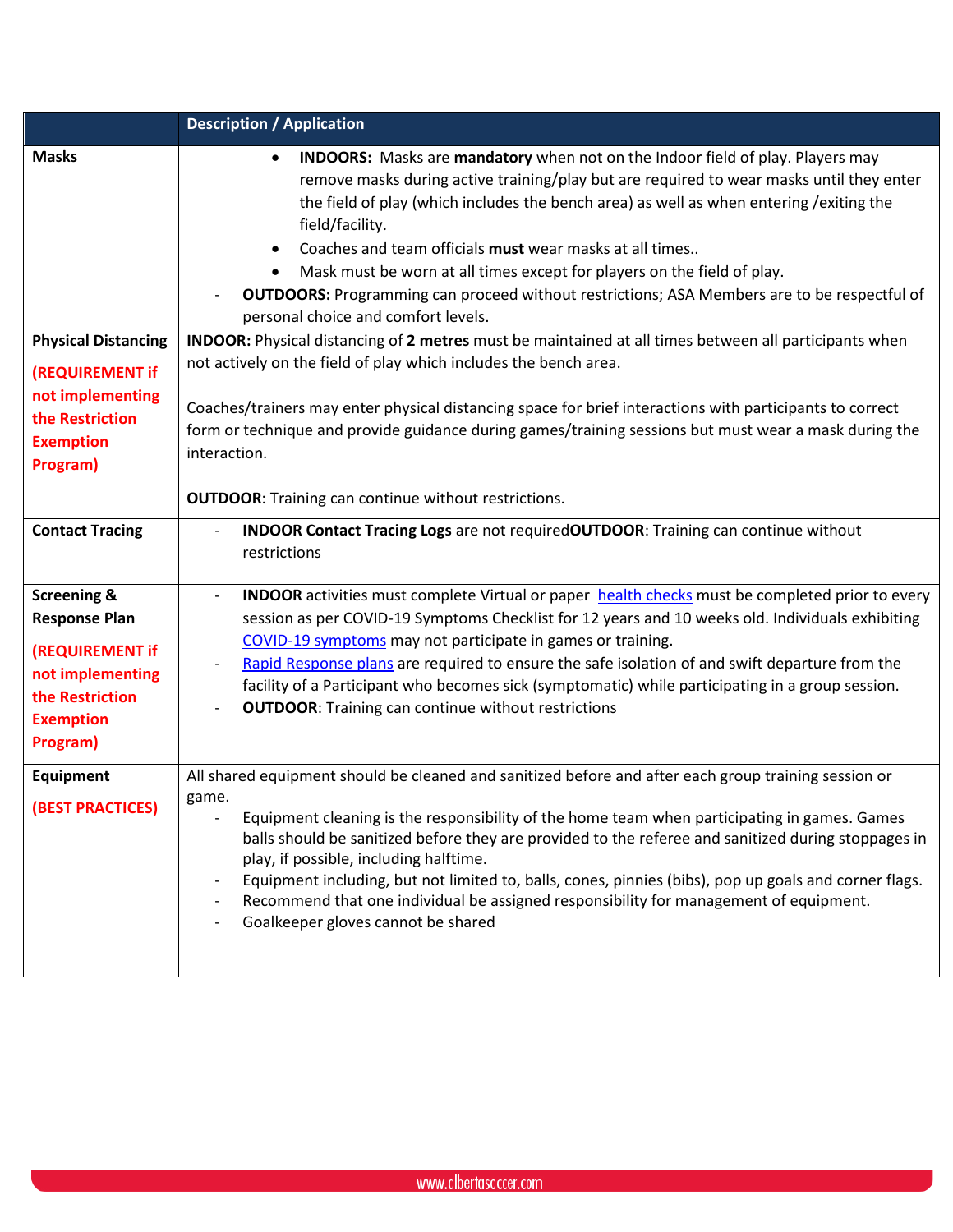|                                              | <b>Description / Application</b>                                                                                                                                                                                                                                                                                                                                                                                                                                                                                                                                                                                                                                                                                                                                                                                                |
|----------------------------------------------|---------------------------------------------------------------------------------------------------------------------------------------------------------------------------------------------------------------------------------------------------------------------------------------------------------------------------------------------------------------------------------------------------------------------------------------------------------------------------------------------------------------------------------------------------------------------------------------------------------------------------------------------------------------------------------------------------------------------------------------------------------------------------------------------------------------------------------|
| <b>Scheduling</b><br><b>(BEST PRACTICES)</b> | Training sessions should be scheduled and approved by a Club, and/or District.<br>All INDOOR training schedules and attendance lists should be shared with Club and/or District for<br>contact tracing purposes.<br>A training group must have:<br>Two coaches (minimum) for all youth sessions and/or sessions where youth are present -<br>both registered and meeting <i>minimum standards</i> outlined in the section "Coaches with<br>players 18 Years and under"<br>Games/Training must be scheduled to allow sufficient time between activities to allow for:<br>the sanitization of all shared equipment,<br>٠<br>the coach to wash or sanitize hands if participating in subsequent training sessions,<br>٠<br>physical distancing of 2 meters to be maintained during entry & exit of training/facility.<br>$\bullet$ |
| <b>Travel &amp;</b>                          | Travel within the province for games against registered opponents is allowed.<br>$\overline{\phantom{a}}$                                                                                                                                                                                                                                                                                                                                                                                                                                                                                                                                                                                                                                                                                                                       |
| <b>Tournaments</b>                           | Travel out of the Province is subject to restrictions in both provinces and should be reviewed.<br>$\overline{a}$                                                                                                                                                                                                                                                                                                                                                                                                                                                                                                                                                                                                                                                                                                               |
| (REQUIREMENT)                                | <b>INDOOR</b> Tournaments are allowed aged 18 and under.                                                                                                                                                                                                                                                                                                                                                                                                                                                                                                                                                                                                                                                                                                                                                                        |
|                                              | <b>INDOOR</b> Tournaments are allowed for 18 and older if applying the Restriction Exemption                                                                                                                                                                                                                                                                                                                                                                                                                                                                                                                                                                                                                                                                                                                                    |
|                                              | Program.<br><b>OUTDOOR</b> Tournaments are allowed at all age groups.                                                                                                                                                                                                                                                                                                                                                                                                                                                                                                                                                                                                                                                                                                                                                           |
|                                              | Facility requirements MUST be adhered to as per below.<br>$\overline{\phantom{a}}$                                                                                                                                                                                                                                                                                                                                                                                                                                                                                                                                                                                                                                                                                                                                              |
| <b>Referees</b>                              | ALL Interaction with referees should be limited and kept to 2 meters distancing at all times with<br>$\overline{\phantom{a}}$                                                                                                                                                                                                                                                                                                                                                                                                                                                                                                                                                                                                                                                                                                   |
|                                              | the following exceptions when masks will be worn.                                                                                                                                                                                                                                                                                                                                                                                                                                                                                                                                                                                                                                                                                                                                                                               |
| (REQUIREMENT)                                | Pre-game exchange of game sheets - both referee and coach / manager wear mask                                                                                                                                                                                                                                                                                                                                                                                                                                                                                                                                                                                                                                                                                                                                                   |
|                                              | In-game situations like wall management, free kick management, drop ball management or other                                                                                                                                                                                                                                                                                                                                                                                                                                                                                                                                                                                                                                                                                                                                    |
|                                              | management decisions as determined by the Referee - the referee will wear a mask for INDOOR                                                                                                                                                                                                                                                                                                                                                                                                                                                                                                                                                                                                                                                                                                                                     |
|                                              | This does not include players moving past the Referee in the run of play to challenge for the ball,<br>$\overline{\phantom{a}}$                                                                                                                                                                                                                                                                                                                                                                                                                                                                                                                                                                                                                                                                                                 |
|                                              | mark a player or other natural movements during open play.                                                                                                                                                                                                                                                                                                                                                                                                                                                                                                                                                                                                                                                                                                                                                                      |
|                                              | Any participant who intentionally breach the 2 meters distance during the game to interact with                                                                                                                                                                                                                                                                                                                                                                                                                                                                                                                                                                                                                                                                                                                                 |
|                                              | the referee will be subject to the appropriate discipline action including warnings, Yellow Cards<br>and Red Cards or <b>ASA Discipline</b> as applicable.                                                                                                                                                                                                                                                                                                                                                                                                                                                                                                                                                                                                                                                                      |
|                                              |                                                                                                                                                                                                                                                                                                                                                                                                                                                                                                                                                                                                                                                                                                                                                                                                                                 |
| <b>Coaches with</b>                          | A minimum of two coaches 18 yrs+ must be present and participating in the group. All coaches                                                                                                                                                                                                                                                                                                                                                                                                                                                                                                                                                                                                                                                                                                                                    |
| players 18 years                             | MUST have a valid CPIC including Vulnerable Sector Search on file with their district / club.                                                                                                                                                                                                                                                                                                                                                                                                                                                                                                                                                                                                                                                                                                                                   |
| and under                                    | It is recommended that at least one coach per group be trained, at minimum, at the appropriate                                                                                                                                                                                                                                                                                                                                                                                                                                                                                                                                                                                                                                                                                                                                  |
| (REQUIREMENT)                                | NCCP Coaching level.<br>For the safe training of players under the age of 18 years, the following safety requirements must be met:                                                                                                                                                                                                                                                                                                                                                                                                                                                                                                                                                                                                                                                                                              |
|                                              | Rule of Two maintained at all training sessions<br>$\bullet$                                                                                                                                                                                                                                                                                                                                                                                                                                                                                                                                                                                                                                                                                                                                                                    |
|                                              | Including at least one coach who is of the same gender as the players<br>$\bullet$                                                                                                                                                                                                                                                                                                                                                                                                                                                                                                                                                                                                                                                                                                                                              |
| <b>Players and Team</b>                      | No loitering before or after games / training sessions for INDOOR.<br>$\overline{\phantom{a}}$                                                                                                                                                                                                                                                                                                                                                                                                                                                                                                                                                                                                                                                                                                                                  |
| <b>Staff</b>                                 | No interacting with players or coaches not in your group while at the field/facility.                                                                                                                                                                                                                                                                                                                                                                                                                                                                                                                                                                                                                                                                                                                                           |
| <b>(BEST PRACTICES)</b>                      | Arrive no more than 10-15 minutes before access to field, dressed and ready to participate.                                                                                                                                                                                                                                                                                                                                                                                                                                                                                                                                                                                                                                                                                                                                     |
| <b>Spectators &amp;</b>                      | Spectators are permitted within the limits of gathering size, physical distancing requirements and                                                                                                                                                                                                                                                                                                                                                                                                                                                                                                                                                                                                                                                                                                                              |
| <b>Gatherings</b>                            | subject to any additional facility and/or program restrictions.                                                                                                                                                                                                                                                                                                                                                                                                                                                                                                                                                                                                                                                                                                                                                                 |
| <b>(BEST PRACTICES)</b>                      | No loitering before or after games / training sessions for INDOOR.                                                                                                                                                                                                                                                                                                                                                                                                                                                                                                                                                                                                                                                                                                                                                              |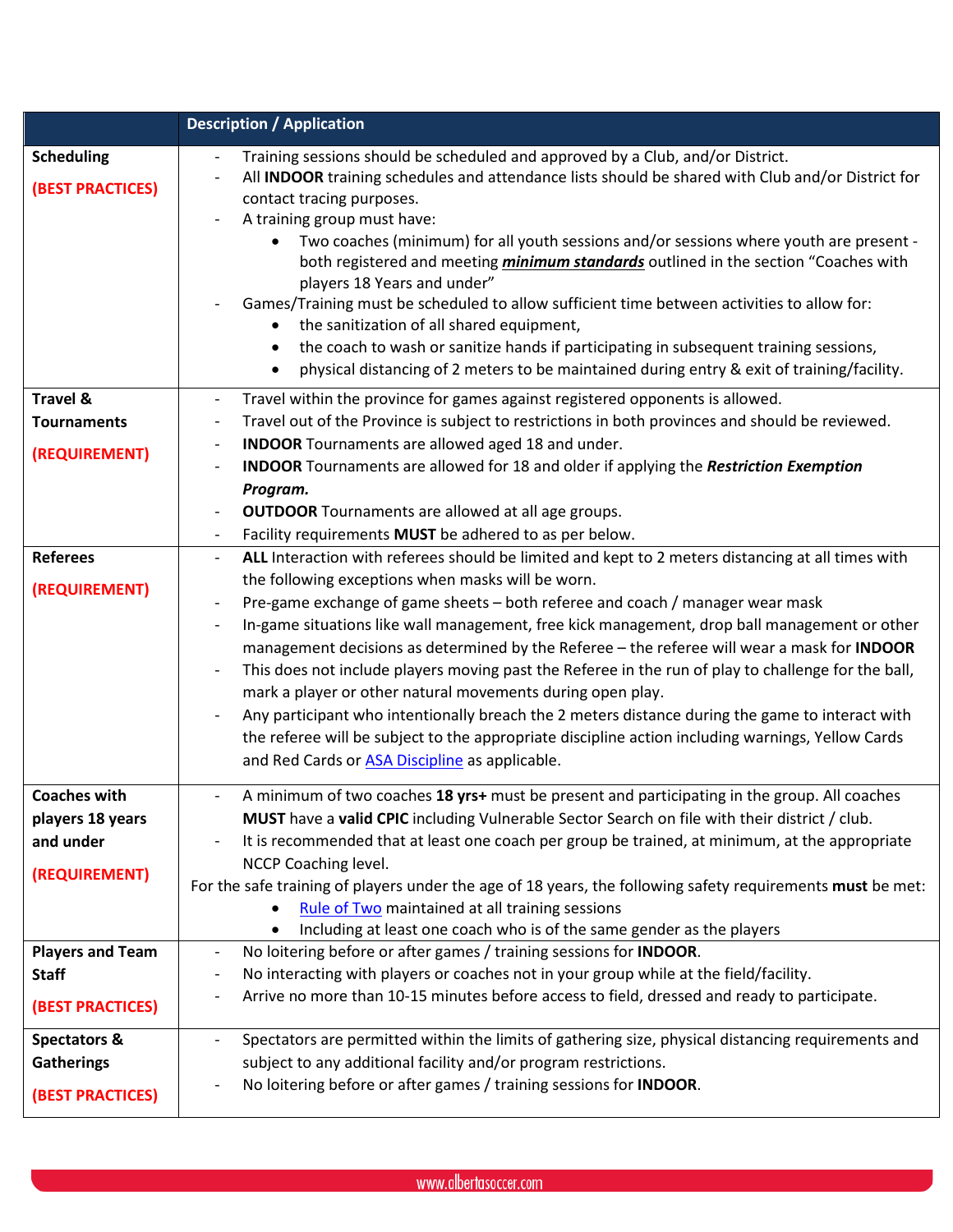|                       | <b>Description / Application</b>                                                                                                                                                                                                                                                                                  |
|-----------------------|-------------------------------------------------------------------------------------------------------------------------------------------------------------------------------------------------------------------------------------------------------------------------------------------------------------------|
|                       | Spectator areas must allow for 2 metres distance to be maintained from players, coaches, and<br>referees AND allow 2 metres distance between spectators from different households.<br>The activity must comply with current gathering restrictions issued by Alberta Health Services.<br>$\overline{\phantom{a}}$ |
| <b>Facility</b>       | All games/ training sessions must also adhere to safety protocols and Restrictions Exemption<br>$\overline{\phantom{a}}$                                                                                                                                                                                          |
| (REQUIREMENT)         | Program if implemented by the facility.                                                                                                                                                                                                                                                                           |
|                       | All facility rules must be followed, including capacity limits, to meet Government of Alberta                                                                                                                                                                                                                     |
|                       | Standards.                                                                                                                                                                                                                                                                                                        |
|                       | This document is supplementary and should be viewed as additional guidance to support facility                                                                                                                                                                                                                    |
|                       | and regional requirements.                                                                                                                                                                                                                                                                                        |
|                       | "Each facility and jurisdiction can determine the entry requirements to play sport and the                                                                                                                                                                                                                        |
|                       | restrictions may differ at each facility"                                                                                                                                                                                                                                                                         |
| <b>Non-Compliance</b> | As per ASA Rules & Regulations the following sanctions may be applied for non-compliance:                                                                                                                                                                                                                         |
| (REQUIREMENT)         | Appendix C:<br>5.2 Breach of ASA Health & Safety Protocols - including but not limited to the Covid-19 Safety                                                                                                                                                                                                     |
|                       | Guidelines, Canada Soccer Lightning Policy, Field Safety Checklist and Air Quality                                                                                                                                                                                                                                |
|                       | Guidelines.                                                                                                                                                                                                                                                                                                       |
|                       | Individuals<br>a.                                                                                                                                                                                                                                                                                                 |
|                       | 1. 1st Offence Minimum 1 Month and up to 1 Year Suspension                                                                                                                                                                                                                                                        |
|                       | Must include a minimum \$100 Fine, and \$500 Bond<br>1.                                                                                                                                                                                                                                                           |
|                       | 2. 2nd Offence Lifetime Ban                                                                                                                                                                                                                                                                                       |
|                       | b.<br>Clubs                                                                                                                                                                                                                                                                                                       |
|                       | 1. 1st Offence Warning                                                                                                                                                                                                                                                                                            |
|                       | 2. 2nd Offence \$1,000 Fine and;                                                                                                                                                                                                                                                                                  |
|                       | Discipline Hearing for consideration of sanctions against<br>1.                                                                                                                                                                                                                                                   |
|                       | the Club, Club Leadership (President, ED, GM etc) and/or Board of                                                                                                                                                                                                                                                 |
|                       | <b>Directors</b>                                                                                                                                                                                                                                                                                                  |
|                       | 3. 3rd Offence - \$2,000 Fine, Removal from Provincial Competitions for 1                                                                                                                                                                                                                                         |
|                       | season and;                                                                                                                                                                                                                                                                                                       |
|                       | Discipline Hearing for consideration of sanctions against the Club,<br>1.                                                                                                                                                                                                                                         |
|                       | Club Leadership (President, ED, GM etc) and/or Board of Directors                                                                                                                                                                                                                                                 |
|                       |                                                                                                                                                                                                                                                                                                                   |

## **CONTENT DISCLAIMER**

The COVID-19 (Coronavirus) outbreak is an ongoing, rapidly developing situation. Alberta Soccer encourages its membership to monitor publicly available information and to always follow federal, provincial and local health organization guidance and government mandates. This information is intended to assist Alberta Soccer members with guidance when dealing with return to play guidelines related to COVID-19.

The information provided herein in part is obtained from publicly available sources, including federal and provincial governmental entities and other leading trade associations and consultants. This information may vary and will be updated depending upon current situations.

Further, the information contained herein are recommendations and protocols only and should not be construed as legal advice on any subject matter.